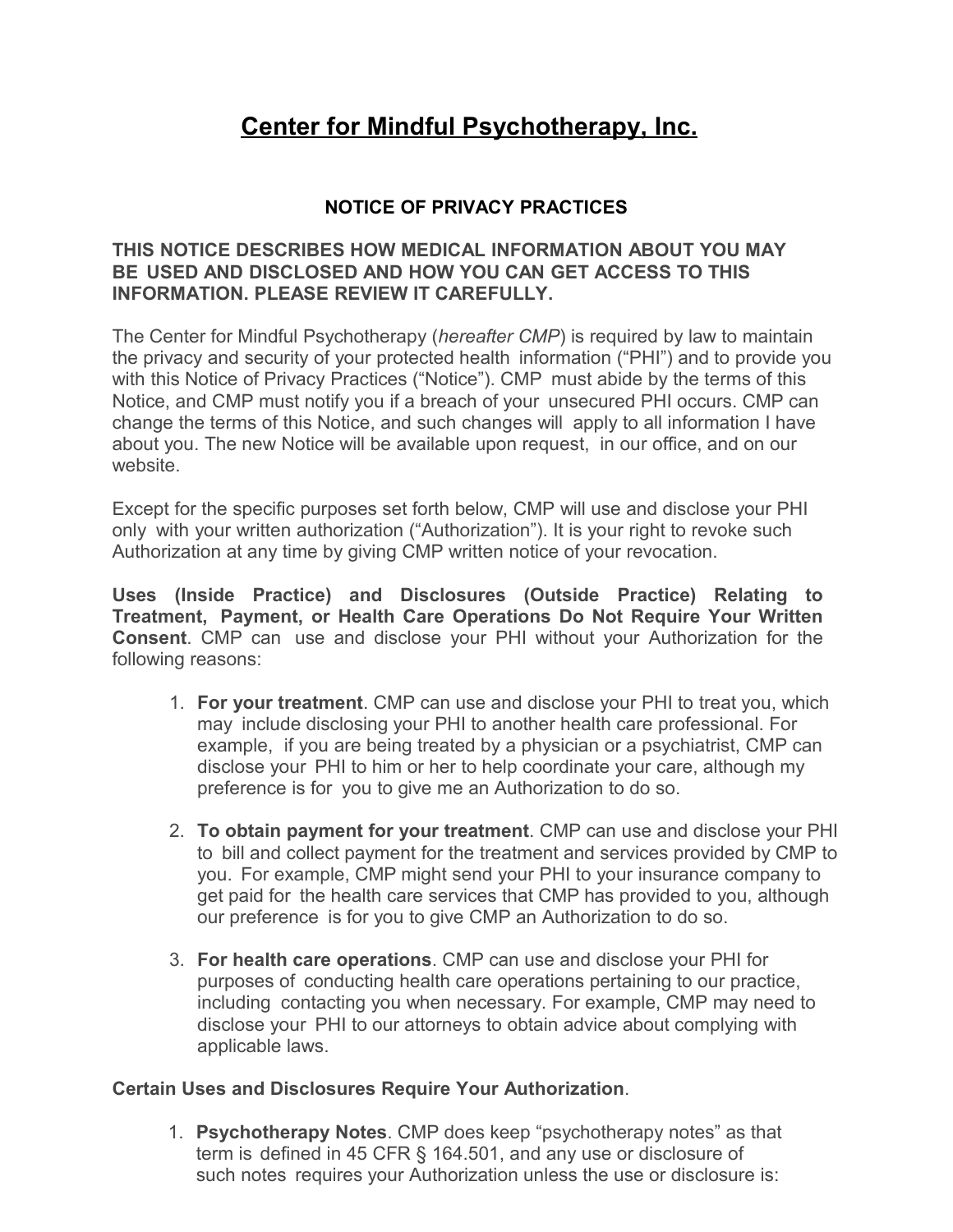- a. For our use in treating you.
- b. For our use in training or supervising other mental health practitioners to help them improve their skills in group, joint, family, or individual counseling or therapy.
- c. For our use in defending myself in legal proceedings instituted by you.
- d. For use by the Secretary of Health and Human Services to investigate our compliance with HIPAA.
- e. Required by law, and the use or disclosure is limited to the requirements of such law.
- f. Required by law for certain health oversight activities pertaining to the originator of the psychotherapy notes.
- g. Required by a coroner who is performing duties authorized by law.
- h. Required to help avert a serious threat to the health and safety of others.
- 2. **Marketing Purposes**. As a not for profit agency, CMP will not use or disclose your PHI for marketing purposes**.**
- **3. Sale of PHI**. As a not for profit agency, CMP will not sell your PHI in the regular course of my business.

**Certain Uses and Disclosures Do Not Require Your Authorization**. Subject to certain limitations in the law, CMP can use and disclose your PHI without your Authorization for the following reasons:

- 1. When disclosure is required by state or federal law, and the use or disclosure complies with and is limited to the relevant requirements of such law.
- 2. For public health activities, including reporting suspected child, elder, or dependent adult abuse, or preventing or reducing a serious threat to anyone's health or safety.
- 3. For health oversight activities, including audits and investigations.
- 4. For judicial and administrative proceedings, including responding to a court or administrative order, although my preference is to obtain an Authorization from you before doing so.
- 5. For law enforcement purposes, including reporting crimes occurring on my premises.
- 6. To coroners or medical examiners, when such individuals are performing duties authorized by law.
- 7. For research purposes, including studying and comparing the mental health of patients who received one form of therapy versus those who received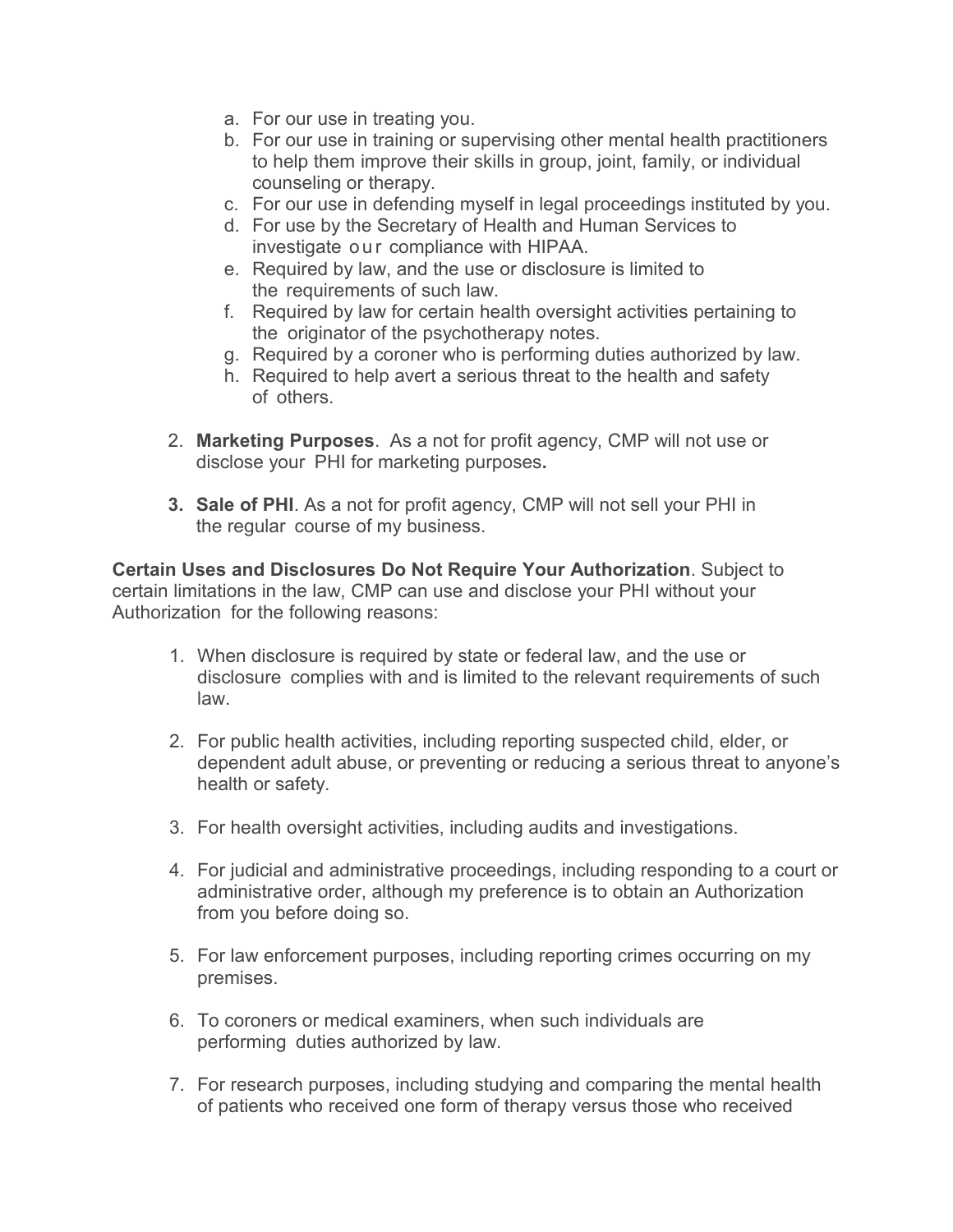another form of therapy for the same condition.

- 8. Specialized government functions, including**,** ensuring the proper execution of military missions; protecting the President of the United States; conducting intelligence or counter-intelligence operations; or, helping to ensure the safety of those working within or housed in correctional institutions.
- 9. For workers' compensation purposes. Although our preference is to obtain an Authorization from you, CMP may provide your PHI in order to comply with workers' compensation laws.
- 10.Appointment reminders and health related benefits or services. CMP may use and disclose your PHI to contact you to remind you that you have an appointment with us. CMP may also use and disclose your PHI to tell you about treatment alternatives, or other health care services or benefits that CMP offers.

## **Certain Uses and Disclosures Require You to Have the Opportunity to Object.**

1. **Disclosures to family, friends, or others**. CMP may provide your PHI to a family member, friend, or other person that you indicate is involved in your care or the payment for your health care, unless you object in whole or in part. The opportunity to consent may be obtained retroactively in emergency situations.

#### **YOUR RIGHTS YOUR REGARDING YOUR PHI**

You have the following rights with respect to your PHI:

- **1. The Right to Request Limits on Uses and Disclosures of Your PHI**. You have the right to ask CMP not to use or disclose certain PHI for treatment, payment, or health care operations purposes. CMP is not required to agree to your request, and CMP may say "no" if CMP believes it would affect your health care.
- **2. The Right to Request Restrictions for Out-of-Pocket Expenses Paid for In Full.** You have the right to request restrictions on disclosures of your PHI to health plans for payment or health care operations purposes if the PHI pertains solely to a health care item or a health care service that you have paid for out-of-pocket in full.
- **3. The Right to Choose How I Send PHI to You**. You have the right to ask CMP to contact you in a specific way (for example, home or office phone) or to send mail to a different address, and CMP will agree to all reasonable requests.
- **4. The Right to See and Get Copies of Your PHI**. Other than "psychotherapy notes," you have the right to get an electronic or paper copy of your medical record and other information that CMP has about you.